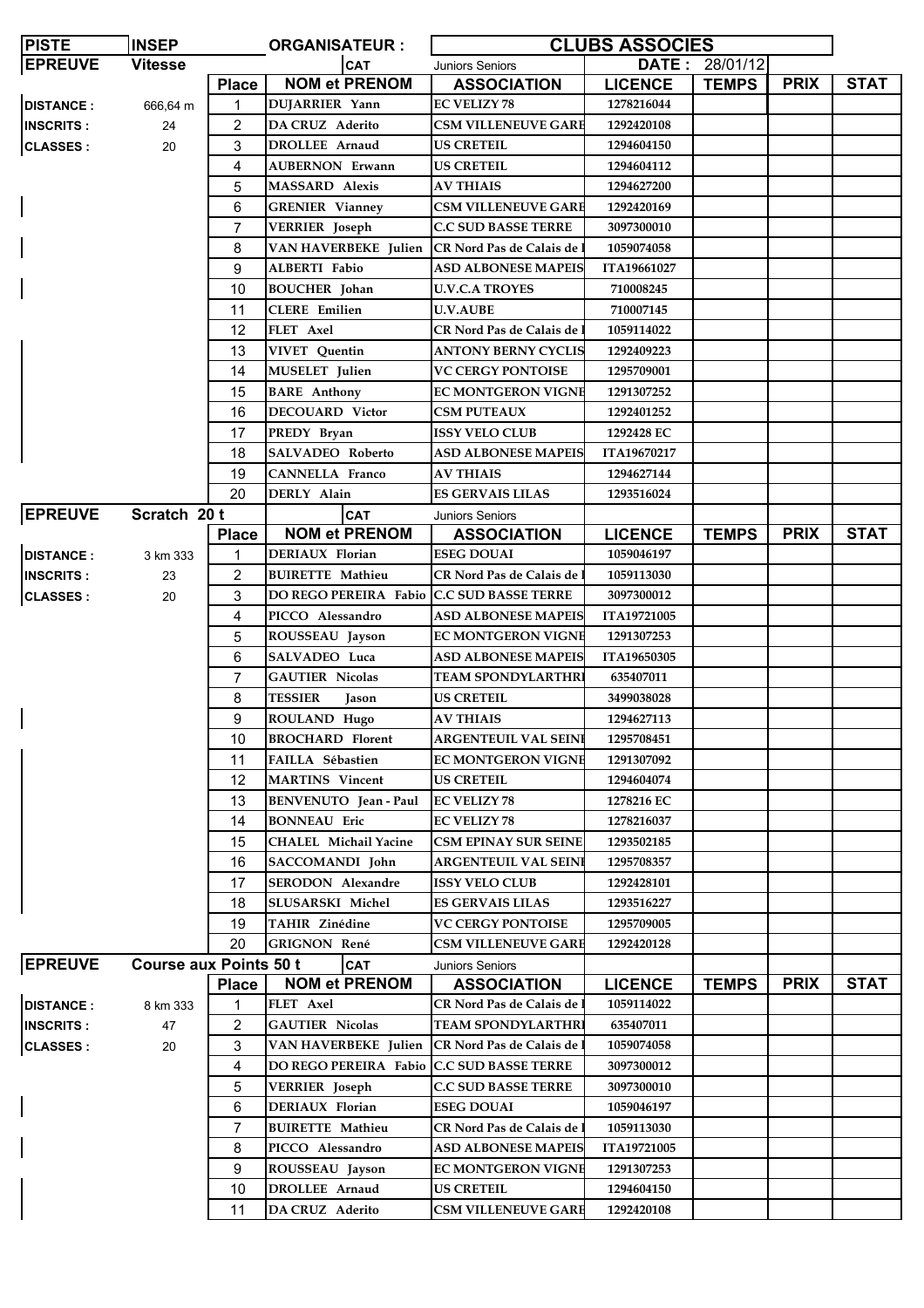|                  |                               | 12             | <b>AUBERNON Erwann</b>                     | <b>US CRETEIL</b>                 | 1294604112         |              |             |             |
|------------------|-------------------------------|----------------|--------------------------------------------|-----------------------------------|--------------------|--------------|-------------|-------------|
|                  |                               | 13             | <b>TESSIER</b><br><b>Jason</b>             | <b>US CRETEIL</b>                 | 3499038028         |              |             |             |
|                  |                               | 14             | <b>MASSARD Alexis</b>                      | <b>AV THIAIS</b>                  | 1294627200         |              |             |             |
|                  |                               | 15             | <b>VIVET</b> Quentin                       | ANTONY BERNY CYCLIS               | 1292409223         |              |             |             |
|                  |                               | 15             | <b>MARTINS</b> Vincent                     | US CRETEIL                        | 1294604074         |              |             |             |
|                  |                               | 15             | BENVENUTO Jean - Paul                      | <b>EC VELIZY 78</b>               | 1278216 EC         |              |             |             |
|                  |                               | 18             | <b>ALBERTI</b> Fabio                       | <b>ASD ALBONESE MAPEIS</b>        | ITA19661027        |              |             |             |
|                  |                               | 19             | DUJARRIER Yann                             | <b>EC VELIZY 78</b>               | 1278216044         |              |             |             |
|                  |                               | 20             | <b>BONNEAU Eric</b>                        | <b>EC VELIZY 78</b>               | 1278216037         |              |             |             |
| <b>EPREUVE</b>   | <b>Classement Omnium</b>      |                | <b>CAT</b>                                 | <b>Juniors Seniors</b>            |                    |              |             |             |
|                  |                               | <b>Place</b>   | <b>NOM et PRENOM</b>                       | <b>ASSOCIATION</b>                | <b>LICENCE</b>     | <b>TEMPS</b> | <b>PRIX</b> | <b>STAT</b> |
| <b>DISTANCE:</b> |                               | 1              | DO REGO PEREIRA Fabio C.C SUD BASSE TERRE  |                                   | 3097300012         |              |             |             |
| <b>INSCRITS:</b> | 47                            |                | <b>VERRIER</b> Joseph                      | <b>C.C SUD BASSE TERRE</b>        | 3097300010         |              |             |             |
| <b>CLASSES:</b>  | 20                            | $\overline{2}$ | VAN HAVERBEKE Julien                       | <b>CR Nord Pas de Calais de</b>   | 1059074058         |              |             |             |
|                  |                               |                | <b>BUIRETTE Mathieu</b>                    | <b>CR Nord Pas de Calais de 1</b> | 1059113030         |              |             |             |
|                  |                               | 3              | <b>MASSARD</b> Alexis                      | <b>AV THIAIS</b>                  | 1294627200         |              |             |             |
|                  |                               |                | <b>GAUTIER Nicolas</b>                     | TEAM SPONDYLARTHRI                | 635407011          |              |             |             |
|                  |                               | 4              | <b>DROLLEE Arnaud</b>                      | <b>US CRETEIL</b>                 | 1294604150         |              |             |             |
|                  |                               |                | <b>TESSIER</b><br>Jason                    | <b>US CRETEIL</b>                 | 3499038028         |              |             |             |
|                  |                               | 5              |                                            | ANTONY BERNY CYCLIS               | 1292409223         |              |             |             |
|                  |                               |                | VIVET Quentin<br>DERIAUX Florian           | <b>ESEG DOUAI</b>                 | 1059046197         |              |             |             |
|                  |                               |                |                                            |                                   |                    |              |             |             |
|                  |                               | 6              | FLET Axel                                  | CR Nord Pas de Calais de          | 1059114022         |              |             |             |
|                  |                               |                | ROUSSEAU Jayson                            | EC MONTGERON VIGNE                | 1291307253         |              |             |             |
|                  |                               | $\overline{7}$ | <b>ALBERTI</b> Fabio                       | <b>ASD ALBONESE MAPEIS</b>        | <b>ITA19661027</b> |              |             |             |
|                  |                               |                | PICCO Alessandro                           | ASD ALBONESE MAPEIS               | <b>ITA19721005</b> |              |             |             |
|                  |                               | 8              | DA CRUZ Aderito                            | <b>CSM VILLENEUVE GARE</b>        | 1292420108         |              |             |             |
|                  |                               |                | BENVENUTO Jean - Paul                      | <b>EC VELIZY 78</b>               | 1278216 EC         |              |             |             |
|                  |                               | 9              | <b>DUJARRIER Yann</b>                      | <b>EC VELIZY 78</b>               | 1278216044         |              |             |             |
|                  |                               |                | <b>BONNEAU Eric</b>                        | <b>EC VELIZY 78</b>               | 1278216037         |              |             |             |
|                  |                               |                |                                            |                                   |                    |              |             |             |
|                  |                               | 10             | <b>AUBERNON Erwann</b>                     | US CRETEIL                        | 1294604112         |              |             |             |
|                  |                               |                | <b>MARTINS</b> Vincent                     | US CRETEIL                        | 1294604074         |              |             |             |
| <b>EPREUVE</b>   | <b>Elimination</b>            |                | <b>CAT</b>                                 | <b>Minimes</b>                    |                    |              |             |             |
|                  |                               | <b>Place</b>   | <b>NOM et PRENOM</b>                       | <b>ASSOCIATION</b>                | <b>LICENCE</b>     | <b>TEMPS</b> | <b>PRIX</b> | <b>STAT</b> |
| <b>DISTANCE:</b> |                               | 1              | DO REGO PEREIRA Migue TEAM 94 VILLENEUVOIS |                                   | 3097300 EC         |              |             |             |
| <b>INSCRITS:</b> | 8                             | 2              | FESNIERES Maxime                           | <b>REBRECHIEN LOIRET CY</b>       | 1845348015         |              |             |             |
| <b>CLASSES:</b>  | 7                             | 3              | FERNANDES Lorenzo                          | <b>AV THIAIS</b>                  | 1294627127         |              |             |             |
|                  |                               | 4              | <b>WOLFERSBERGER Axel</b>                  | <b>TEAM 94 VILLENEUVOIS</b>       | 1294601105         |              |             |             |
|                  |                               | 5              | <b>EZEQUEL Maxime</b>                      | <b>TEAM 94 VILLENEUVOIS</b>       | 1294601106         |              |             |             |
|                  |                               | 6              | <b>LUIS</b> Victor                         | <b>CC IGNY PALAISEAU 91</b>       | 1291305078         |              |             |             |
|                  |                               | 7              | PASCUAL Julien                             | <b>ES GERVAIS LILAS</b>           | 1293516077         |              |             |             |
| <b>EPREUVE</b>   | <b>Course aux Points 21 t</b> |                | <b>CAT</b>                                 | Minimes                           |                    |              |             |             |
|                  |                               | <b>Place</b>   | <b>NOM et PRENOM</b>                       | <b>ASSOCIATION</b>                | <b>LICENCE</b>     | <b>TEMPS</b> | <b>PRIX</b> | <b>STAT</b> |
| <b>DISTANCE:</b> | 3 km 499                      |                | DO REGO PEREIRA Migue TEAM 94 VILLENEUVOIS |                                   | 3097300 EC         |              |             |             |
| <b>INSCRITS:</b> | 8                             | 2              | FESNIERES Maxime                           | REBRECHIEN LOIRET CY              | 1845348015         |              |             |             |
| <b>CLASSES:</b>  | $\overline{7}$                | 3              | FERNANDES Lorenzo                          | <b>AV THIAIS</b>                  | 1294627127         |              |             |             |
|                  |                               | 4              | <b>EZEQUEL Maxime</b>                      | <b>TEAM 94 VILLENEUVOIS</b>       | 1294601106         |              |             |             |
|                  |                               | 5              | WOLFERSBERGER Axel                         | <b>TEAM 94 VILLENEUVOIS</b>       | 1294601105         |              |             |             |
|                  |                               | 6              | LUIS Victor                                | <b>CC IGNY PALAISEAU 91</b>       | 1291305078         |              |             |             |
|                  |                               | $\overline{7}$ | PASCUAL Julien                             | <b>ES GERVAIS LILAS</b>           | 1293516077         |              |             |             |
| <b>EPREUVE</b>   | <b>Classement Omnium</b>      |                | <b>CAT</b>                                 | Minimes                           |                    |              |             |             |
|                  |                               | <b>Place</b>   | <b>NOM et PRENOM</b>                       | <b>ASSOCIATION</b>                | <b>LICENCE</b>     | <b>TEMPS</b> | <b>PRIX</b> | <b>STAT</b> |
| <b>DISTANCE:</b> |                               |                | DO REGO PEREIRA Migue TEAM 94 VILLENEUVOIS |                                   | 3097300 EC         |              |             |             |
| <b>INSCRITS:</b> | 8                             | 2              | <b>FESNIERES Maxime</b>                    | REBRECHIEN LOIRET CY              | 1845348015         |              |             |             |
| <b>CLASSES:</b>  | 7                             | 3              | FERNANDES Lorenzo                          | <b>AV THIAIS</b>                  | 1294627127         |              |             |             |
|                  |                               | 4              | <b>EZEQUEL Maxime</b>                      | <b>TEAM 94 VILLENEUVOIS</b>       | 1294601106         |              |             |             |
|                  |                               | 5              | <b>WOLFERSBERGER Axel</b>                  | <b>TEAM 94 VILLENEUVOIS</b>       | 1294601105         |              |             |             |
|                  |                               | 6              | LUIS Victor                                | <b>CC IGNY PALAISEAU 91</b>       | 1291305078         |              |             |             |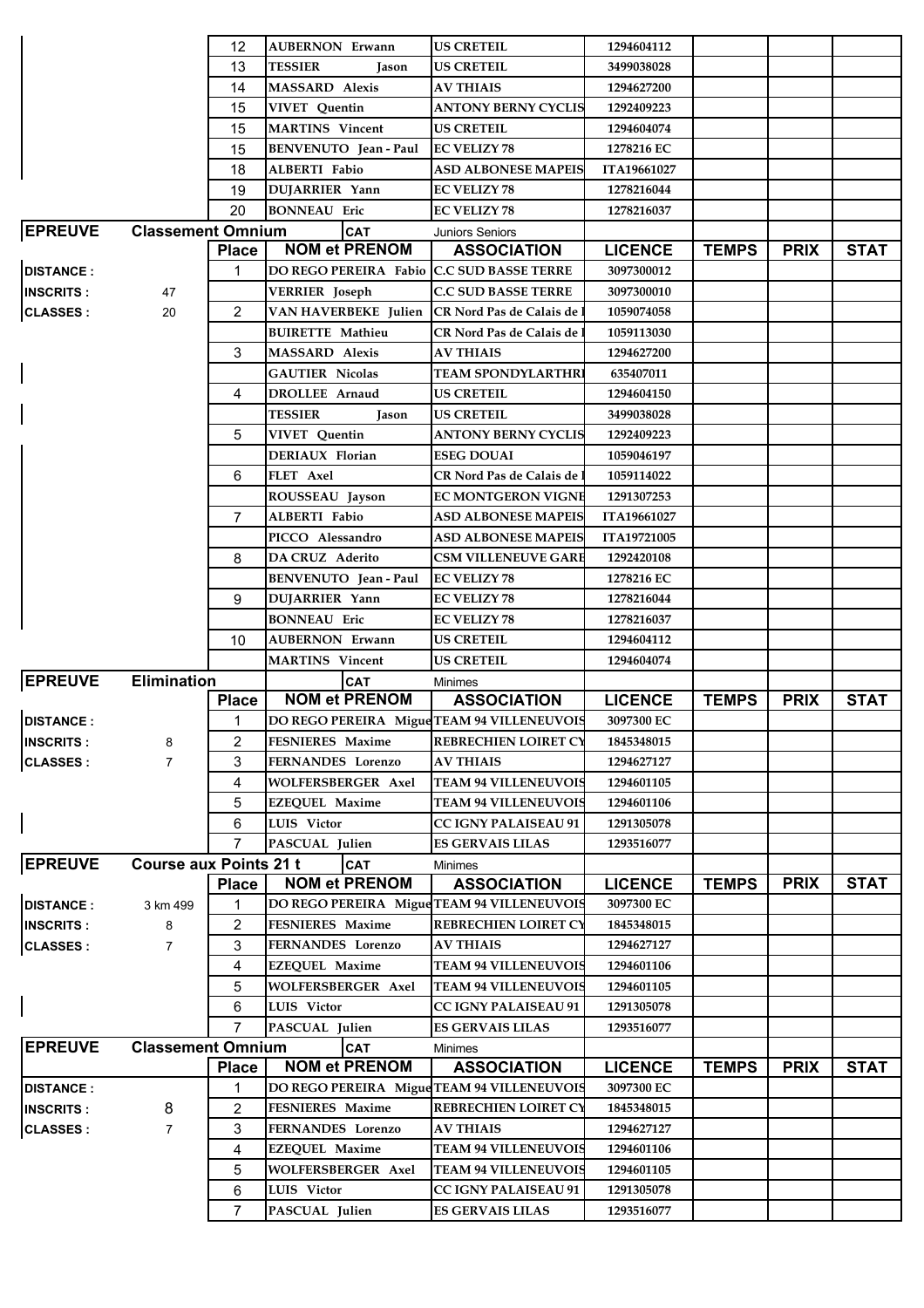| <b>EPREUVE</b>   | Scratch 20 t                  |                | <b>CAT</b>               | Cadets                            |                |              |             |             |
|------------------|-------------------------------|----------------|--------------------------|-----------------------------------|----------------|--------------|-------------|-------------|
|                  |                               | <b>Place</b>   | <b>NOM et PRENOM</b>     | <b>ASSOCIATION</b>                | <b>LICENCE</b> | <b>TEMPS</b> | <b>PRIX</b> | <b>STAT</b> |
| <b>DISTANCE:</b> | 3 km 333                      | 1              | <b>VALADIER Thomas</b>   | <b>US CRETEIL</b>                 | 1294604068     |              |             |             |
| <b>INSCRITS:</b> | 22                            | 2              | PIERRU Arnaud            | PARISIS AC 95                     | 1295714108     |              |             |             |
| <b>CLASSES:</b>  | 20                            | 3              | <b>BLAMPAIN Maxime</b>   | CR Nord Pas de Calais de          | 1059114417     |              |             |             |
|                  |                               | 4              | HOURDIN Mathieu          | <b>ANTONY BERNY CYCLIS</b>        | 1292409218     |              |             |             |
|                  |                               | 5              | VINCENT Benjamin         | <b>ANTONY BERNY CYCLIS</b>        | 1292409241     |              |             |             |
|                  |                               | 6              | <b>SENECHAL Gabin</b>    | CR Nord Pas de Calais de l        | 1059114111     |              |             |             |
|                  |                               | $\overline{7}$ | <b>GROSS</b> Julien      | <b>ANTONY BERNY CYCLIS</b>        | 1292409192     |              |             |             |
|                  |                               | 8              | ROBERT Frédéric          | <b>TEAM 94 VILLENEUVOIS</b>       | 1294601113     |              |             |             |
|                  |                               | 9              | PLUMAIN Alexis           | <b>ES GERVAIS LILAS</b>           | 1293516165     |              |             |             |
|                  |                               | 10             | <b>VERRIER Franck</b>    | <b>TEAM 94 VILLENEUVOIS</b>       | 3097300 EC     |              |             |             |
|                  |                               | 11             | <b>LANDERNEAU Melvin</b> | <b>TEAM 94 VILLENEUVOIS</b>       | 1294601066     |              |             |             |
|                  |                               | 12             | LEBERT Aurélien          | UV NEUBOURG                       | 1727044293     |              |             |             |
|                  |                               | 13             | NICOLAS Théo             | <b>USM GAGNY</b>                  | 1293513184     |              |             |             |
|                  |                               | 14             | <b>SAVOYAT Louis</b>     | <b>ES GERVAIS LILAS</b>           | 1293516095     |              |             |             |
|                  |                               | 15             | <b>LECOMTE Maxime</b>    | <b>CSM EPINAY SUR SEINE</b>       | 1293502202     |              |             |             |
|                  |                               | 16             | DUMAS Jean - Baptiste    | <b>ES GERVAIS LILAS</b>           | 1293516035     |              |             |             |
|                  |                               | 17             | DAGNET Dylan             | <b>TEAM 94 VILLENEUVOIS</b>       | 1294601 EC     |              |             |             |
|                  |                               |                |                          | <b>CSM EPINAY SUR SEINE</b>       |                |              |             |             |
|                  |                               | 18             | <b>GOMES Bruno</b>       |                                   | 1293502072     |              |             |             |
|                  |                               | 19             | RAKI Anis                | <b>USM GAGNY</b>                  | 1293513287     |              |             |             |
|                  |                               | 20             | CHEMINEAU Théo           | <b>ANTONY BERNY CYCLIS</b>        | 1292409252     |              |             |             |
| <b>EPREUVE</b>   | <b>Course aux Points 32 t</b> |                | CAT                      | Cadets                            |                |              |             |             |
|                  |                               | <b>Place</b>   | <b>NOM et PRENOM</b>     | <b>ASSOCIATION</b>                | <b>LICENCE</b> | <b>TEMPS</b> | <b>PRIX</b> | <b>STAT</b> |
| <b>DISTANCE:</b> | 5 km 333                      | 1              | <b>VALADIER Thomas</b>   | <b>US CRETEIL</b>                 | 1294604068     |              |             |             |
| <b>INSCRITS:</b> | 22                            | 2              | <b>BLAMPAIN Maxime</b>   | CR Nord Pas de Calais de          | 1059114417     |              |             |             |
| <b>CLASSES:</b>  | 19                            | 3              | NICOLAS Théo             | USM GAGNY                         | 1293513184     |              |             |             |
|                  |                               | 4              | VINCENT Benjamin         | <b>ANTONY BERNY CYCLIS</b>        | 1292409241     |              |             |             |
|                  |                               | 5              | <b>SENECHAL Gabin</b>    | <b>CR Nord Pas de Calais de 1</b> | 1059114111     |              |             |             |
|                  |                               | 6              | PLUMAIN Alexis           | <b>ES GERVAIS LILAS</b>           | 1293516165     |              |             |             |
|                  |                               | 7              | <b>VERRIER Franck</b>    | <b>TEAM 94 VILLENEUVOIS</b>       | 3097300 EC     |              |             |             |
|                  |                               | 8              | ROBERT Frédéric          | <b>TEAM 94 VILLENEUVOIS</b>       | 1294601113     |              |             |             |
|                  |                               | 9              | LEBERT Aurélien          | <b>UV NEUBOURG</b>                | 1727044293     |              |             |             |
|                  |                               | 10             | GROSS Julien             | <b>ANTONY BERNY CYCLIS</b>        | 1292409192     |              |             |             |
|                  |                               | 11             | DAGNET Dylan             | <b>TEAM 94 VILLENEUVOIS</b>       | 1294601 EC     |              |             |             |
|                  |                               | 12             | DUMAS Jean - Baptiste    | <b>ES GERVAIS LILAS</b>           | 1293516035     |              |             |             |
|                  |                               | 13             | <b>GOMES Bruno</b>       | <b>CSM EPINAY SUR SEINE</b>       | 1293502072     |              |             |             |
|                  |                               | 14             | <b>LANDERNEAU Melvin</b> | <b>TEAM 94 VILLENEUVOIS</b>       | 1294601066     |              |             |             |
|                  |                               | 15             | HOURDIN Mathieu          | <b>ANTONY BERNY CYCLIS</b>        | 1292409218     |              |             |             |
|                  |                               | 16             | <b>SAVOYAT Louis</b>     | <b>ES GERVAIS LILAS</b>           | 1293516095     |              |             |             |
|                  |                               | 17             | <b>CHEMINEAU Théo</b>    | <b>ANTONY BERNY CYCLIS</b>        | 1292409252     |              |             |             |
|                  |                               | 18             | <b>LECOMTE Maxime</b>    | <b>CSM EPINAY SUR SEINE</b>       | 1293502202     |              |             |             |
|                  |                               | 19             | RAKI Anis                | USM GAGNY                         | 1293513287     |              |             |             |
| <b>EPREUVE</b>   | <b>Classement Omnium</b>      |                | <b>CAT</b>               | Cadets                            |                |              |             |             |
|                  |                               | <b>Place</b>   | <b>NOM et PRENOM</b>     | <b>ASSOCIATION</b>                | <b>LICENCE</b> | <b>TEMPS</b> | <b>PRIX</b> | <b>STAT</b> |
| <b>DISTANCE:</b> |                               | 1              | <b>VALADIER Thomas</b>   | <b>US CRETEIL</b>                 | 1294604068     |              |             |             |
| <b>INSCRITS:</b> | 22                            | 2              | <b>BLAMPAIN Maxime</b>   | <b>CR Nord Pas de Calais de 1</b> | 1059114417     |              |             |             |
| <b>CLASSES:</b>  | 19                            | 3              | VINCENT Benjamin         | ANTONY BERNY CYCLIS               | 1292409241     |              |             |             |
|                  |                               | 4              | <b>SENECHAL Gabin</b>    | <b>CR Nord Pas de Calais de :</b> | 1059114111     |              |             |             |
|                  |                               | 5              | PLUMAIN Alexis           | <b>ES GERVAIS LILAS</b>           | 1293516165     |              |             |             |
|                  |                               | 6              | NICOLAS Théo             | <b>USM GAGNY</b>                  | 1293513184     |              |             |             |
|                  |                               | 7              | ROBERT Frédéric          | <b>TEAM 94 VILLENEUVOIS</b>       | 1294601113     |              |             |             |
|                  |                               | 8              | <b>VERRIER Franck</b>    | <b>TEAM 94 VILLENEUVOIS</b>       | 3097300 EC     |              |             |             |
|                  |                               | 9              | GROSS Julien             | ANTONY BERNY CYCLIS               | 1292409192     |              |             |             |
|                  |                               |                |                          |                                   |                |              |             |             |
|                  |                               | 10             | HOURDIN Mathieu          | <b>ANTONY BERNY CYCLIS</b>        | 1292409218     |              |             |             |
|                  |                               | 11             | LEBERT Aurélien          | <b>UV NEUBOURG</b>                | 1727044293     |              |             |             |
|                  |                               | 12             | <b>LANDERNEAU Melvin</b> | <b>TEAM 94 VILLENEUVOIS</b>       | 1294601066     |              |             |             |
|                  |                               | 13             | DAGNET Dylan             | <b>TEAM 94 VILLENEUVOIS</b>       | 1294601 EC     |              |             |             |